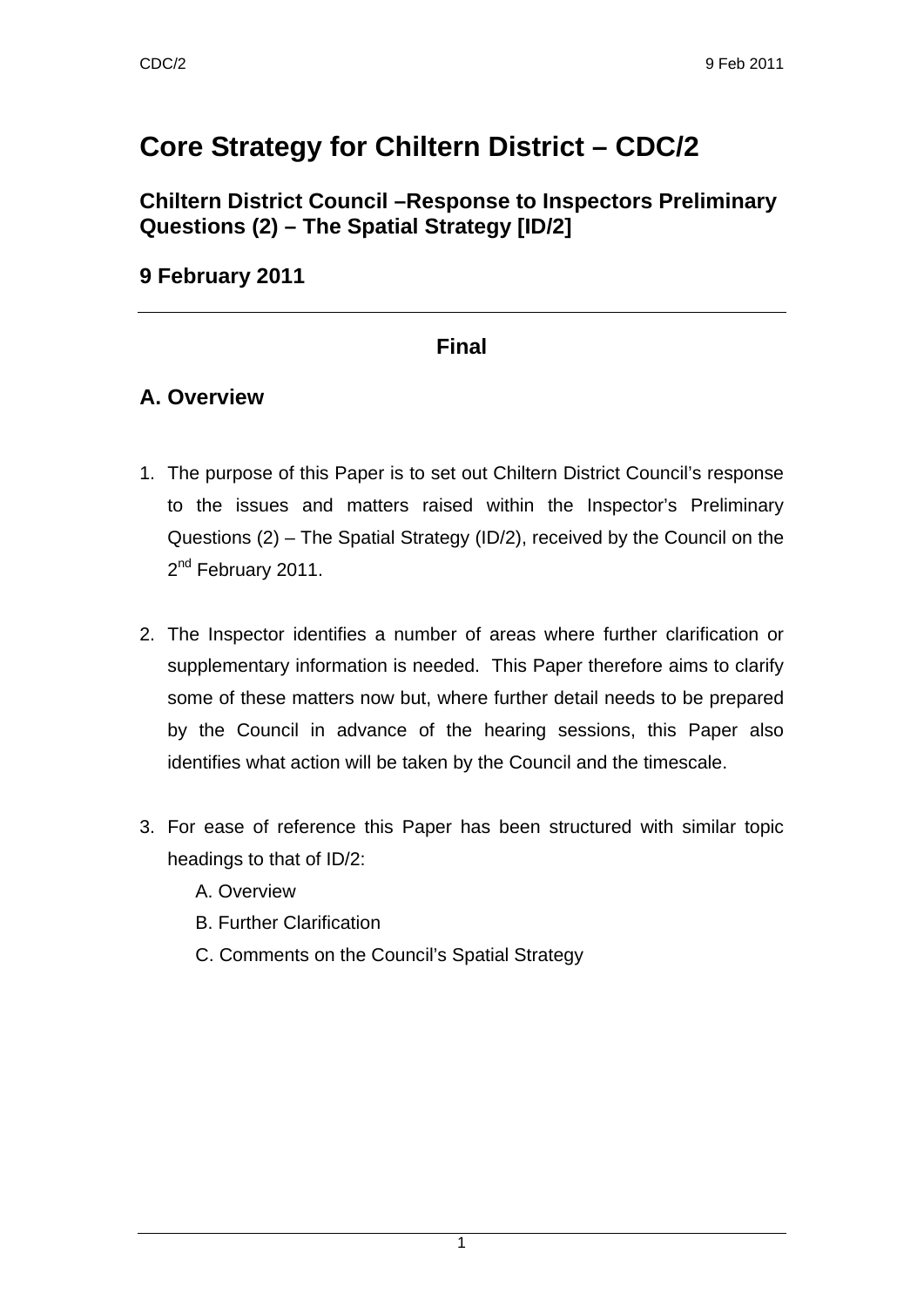## **B. Further Clarification**

4. As set out in Section 2 of ID/2, further information has been requested by the Inspector in respect of the decisions taken by the Council relating to the chosen Spatial Strategy.

# **[***CDC Action 11: A short summary paper will be produced by 11 February 2011 providing the information requested by the Inspector in paragraph 2.1 a) – c) of ID/2.***]**

## **C. Comments on the Council's Spatial Strategy**

- 5. The Inspector's observations and comments on the Spatial Strategy within Section 3 of ID/2 are noted. It is however important to provide further clarification on some of matters within this Paper in light of these observations and comments.
- 6. The Council is satisfied that the provision of the additional information described in CDC Action 10, will help the Inspector understand further how the chosen spatial strategy, as articulated in the Core Strategy for Chiltern District Submission Document (CDN105), evolved, was decided on and was consulted on between June 2008 and November 2010.
- 7. The Council recognises that when a comparison is made between the chosen spatial strategy within the Core Strategy and the four strategic options/scenarios established within CDN049, the chosen strategy is now more closely aligned to Scenario/Option 1 than Scenario 3 (approved by the Cabinet 30 September 2008). As recognised by the Inspector this is because the Council's chosen spatial strategy within the Core Strategy no longer incorporates the release of Green Belt land to meet its housing target. This decision was made by the Council's Cabinet at its meeting on